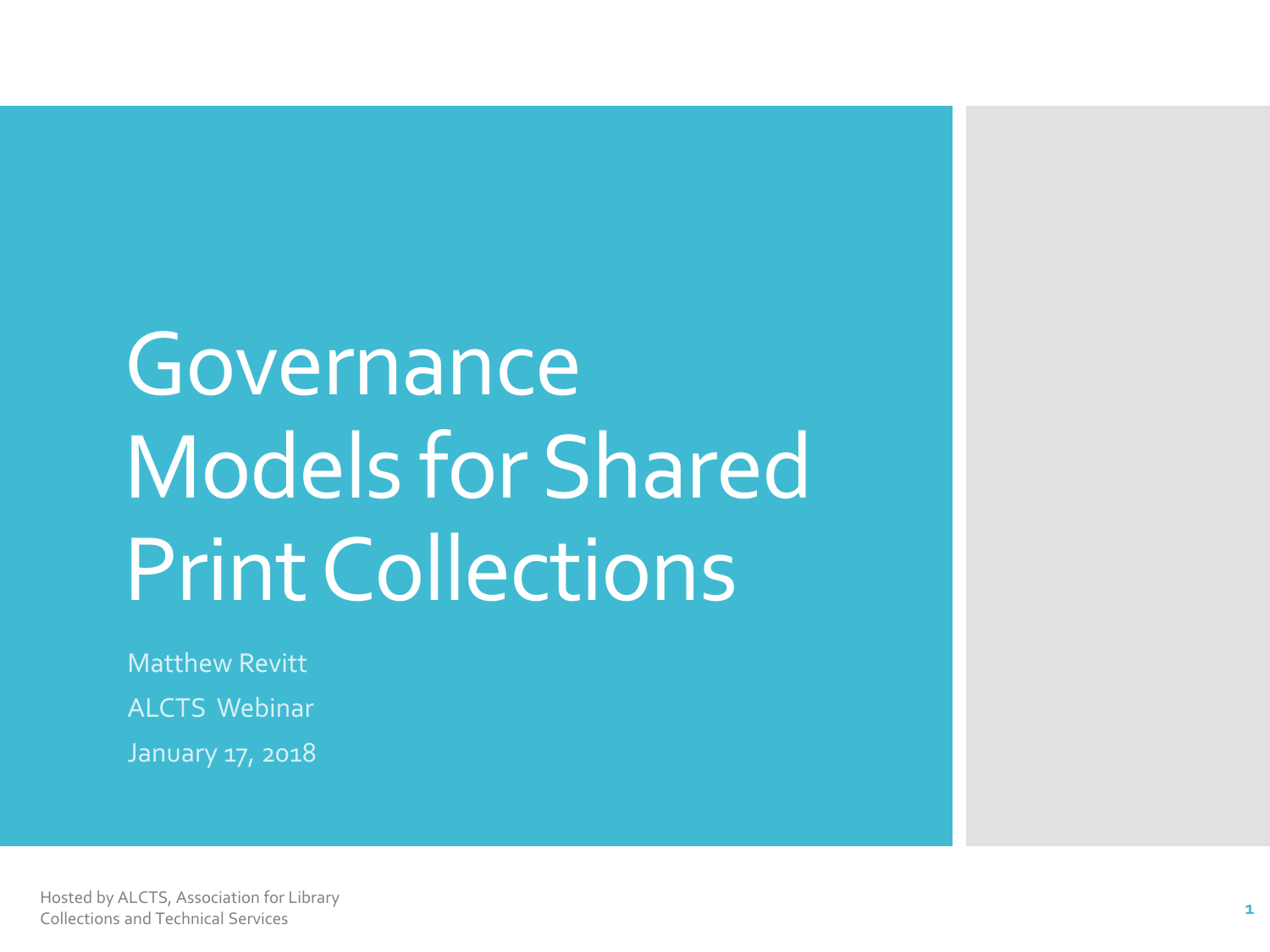## About Me



**Matthew Revitt, University of Maine Maine Shared Collection and Special Collections Librarian**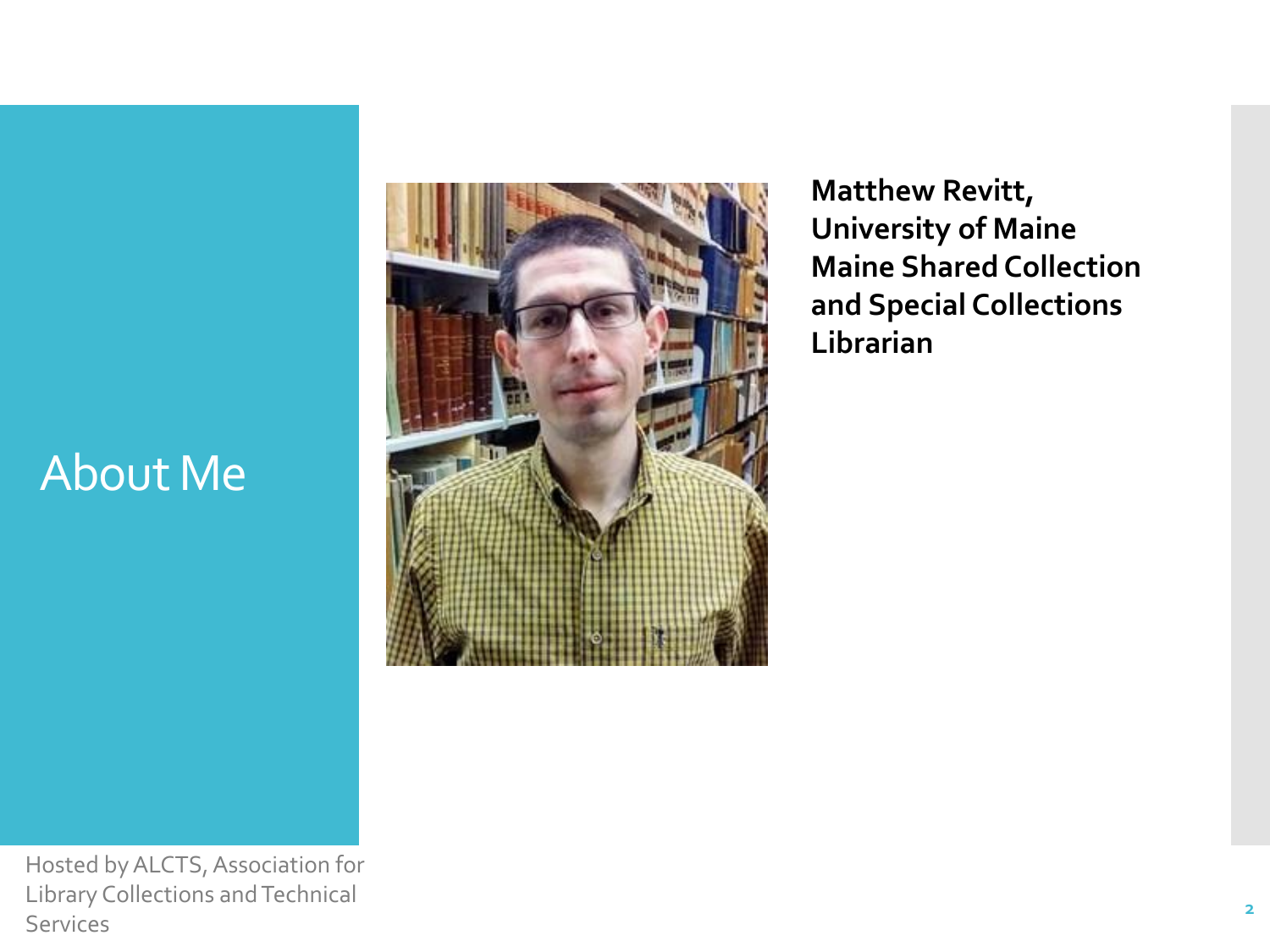Drivers for Shared Print

- Lack of storage space and mandates to free up space for other services
- Increased availability of both electronic & digitized content
- Low usage levels for legacy print collections
- Perceived widespread duplication of content
- Fears about the inadvertent loss of scholarly content as libraries deselect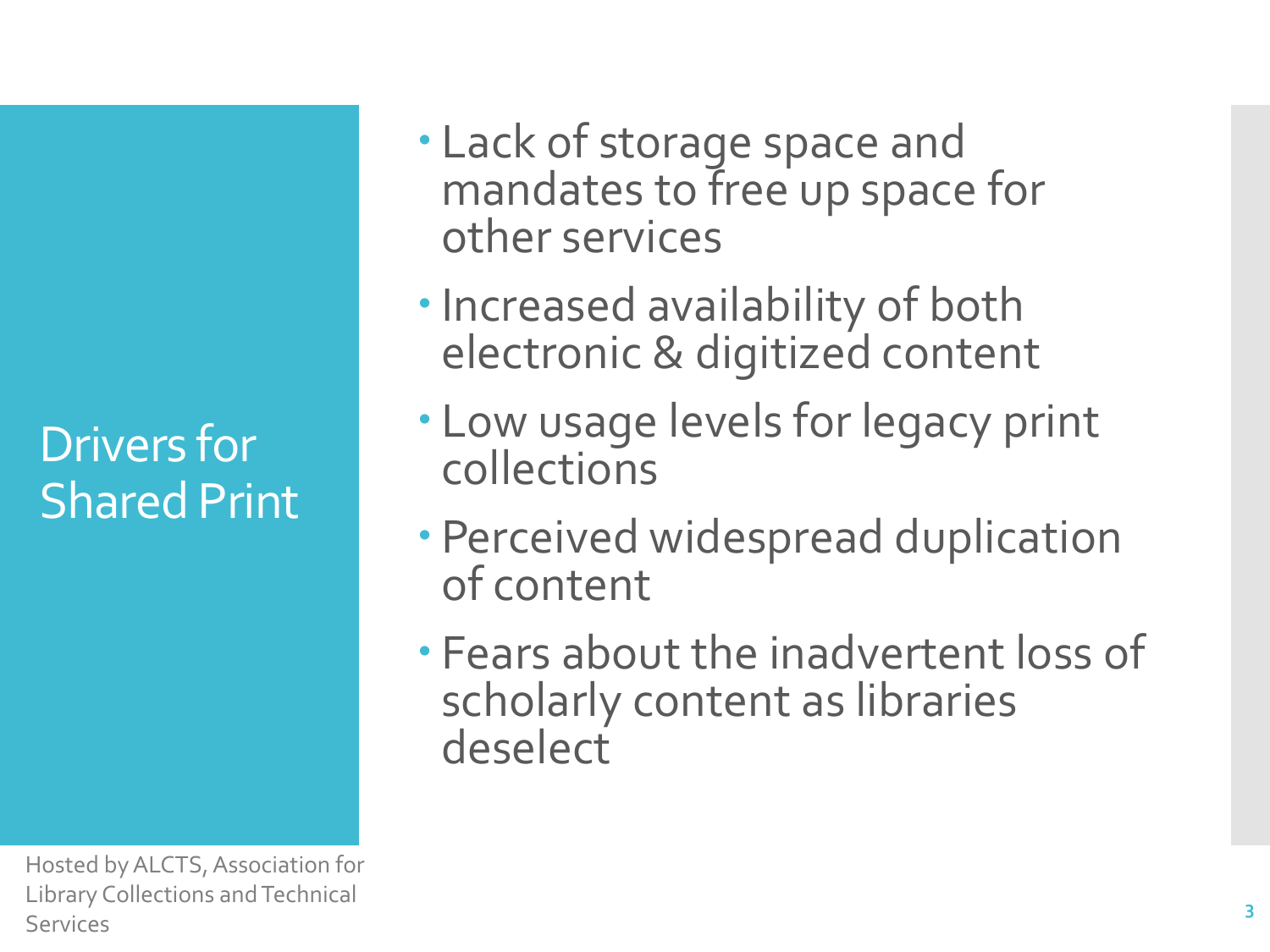### Shared Print 101

- Libraries commit to protect & retain designated materials
- Agree to retention rules, often following an analysis of the group's collective collection
- Libraries can safely withdraw titles retained elsewhere
- Material stored in either a centralized storage facility or distributed across the collections of partner libraries – accessible to partners
- Trust underpins all programs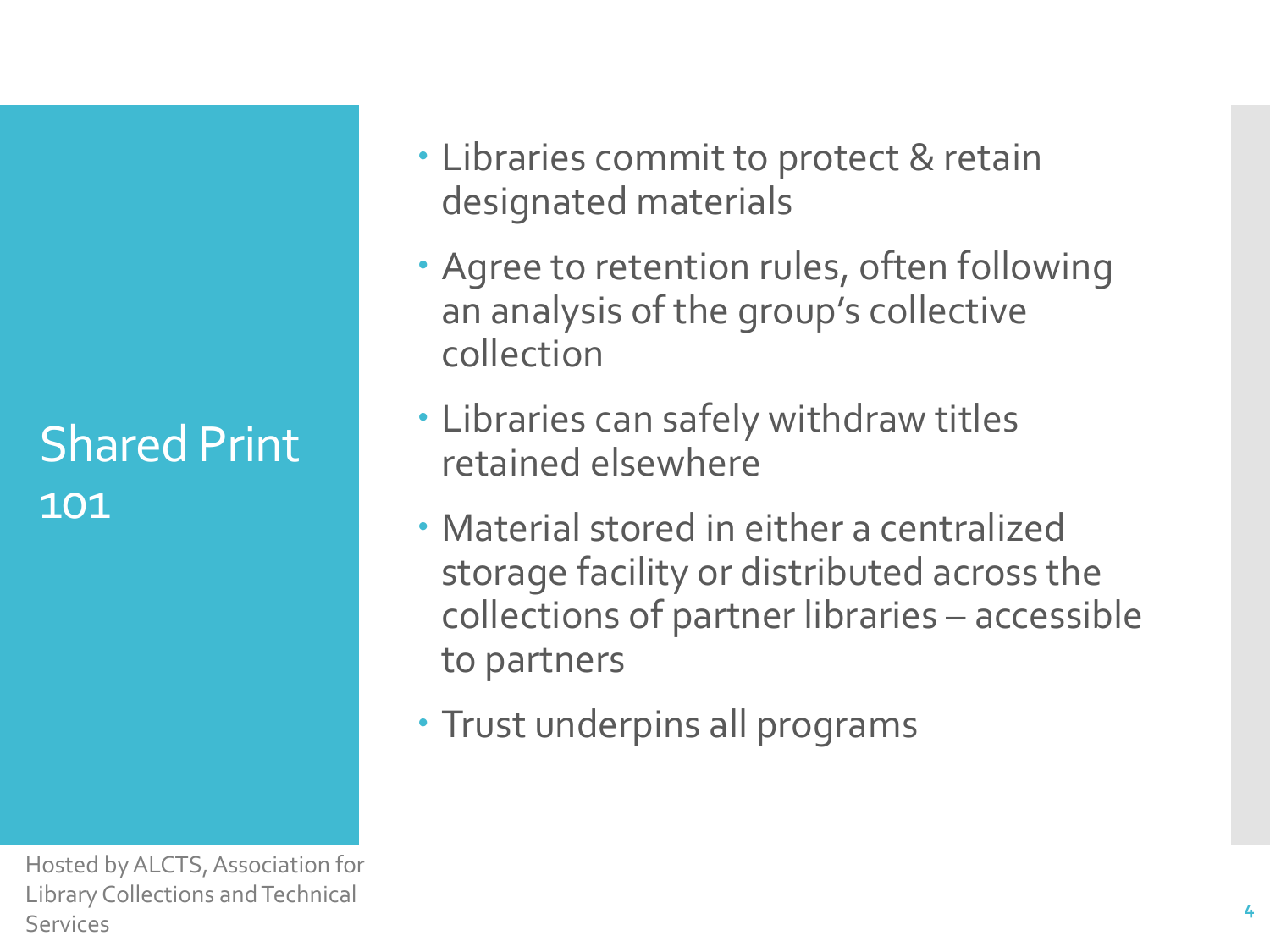Total U.S. & Canada Monograph Retention **Commitments** 

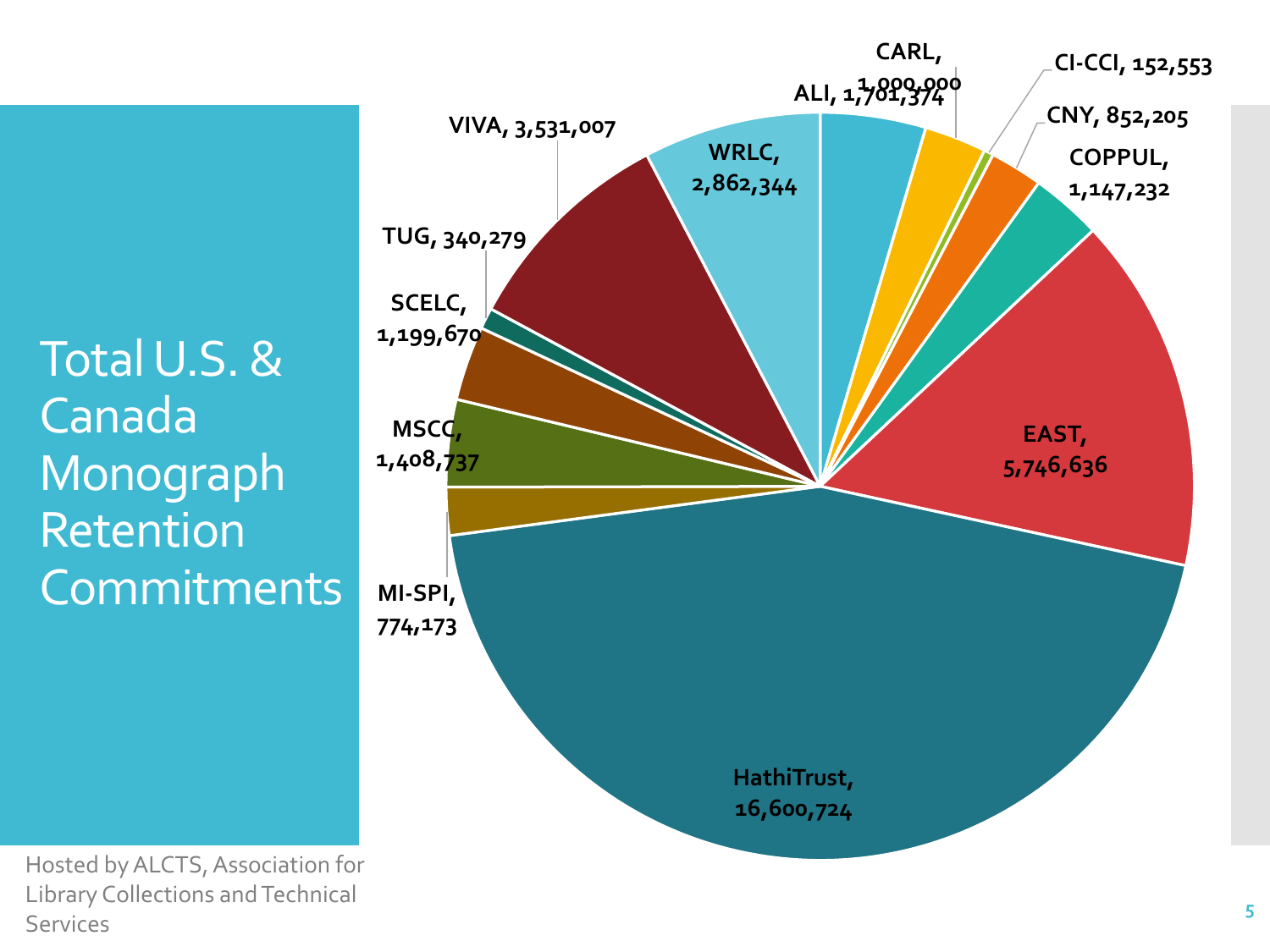### **U.S. Shared Print Retentions by State**



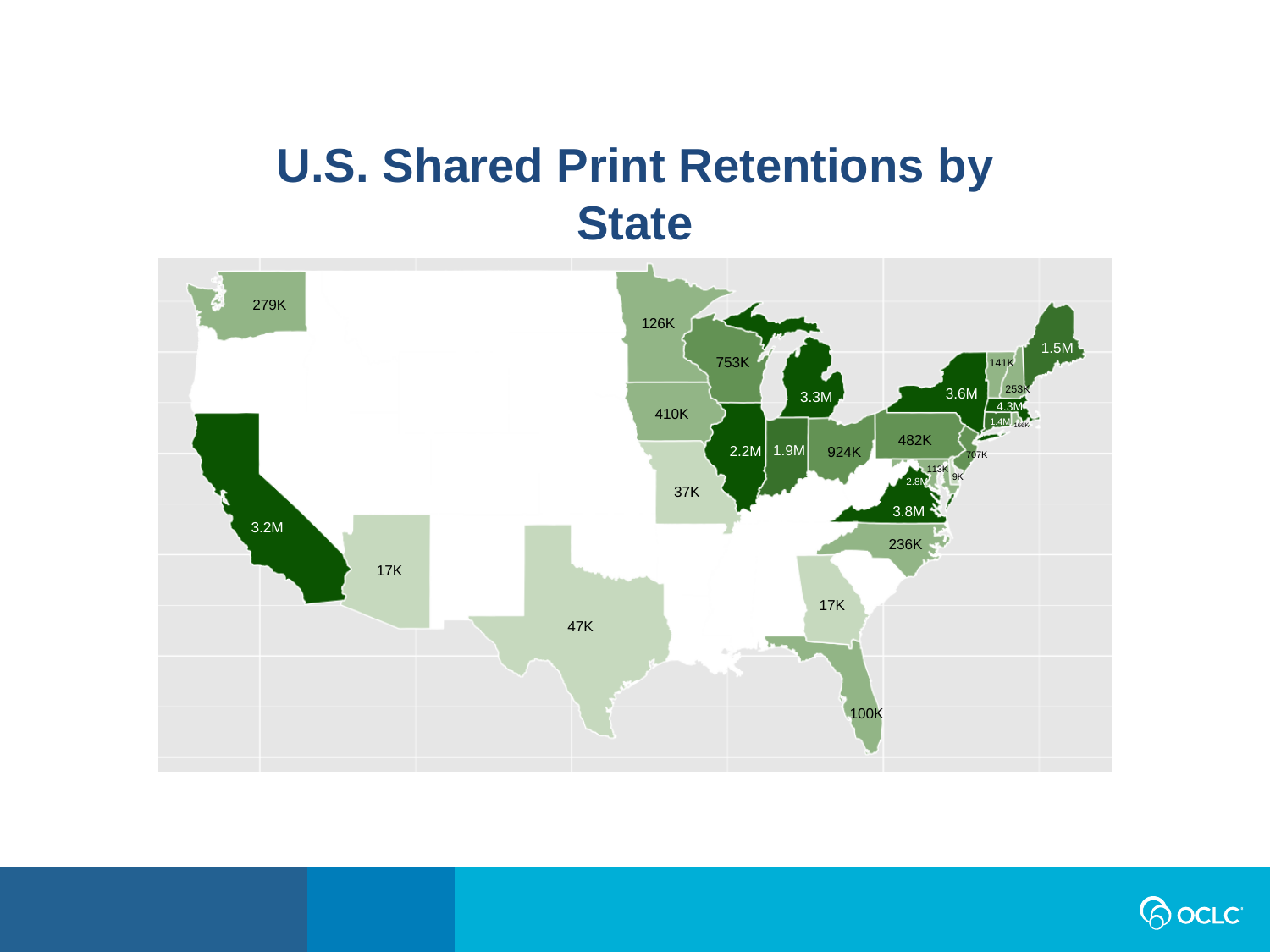Current Levels of Journal & **Serial** Retention **Commitments** 

#### Distribution of Preserved Titles Registered in PAPR - By Beginning Date of Publication

**GRISK** Less than 10% of all known serials are registered in PAPR. View Title Data



\*Number of titles registered in PAPR compared to estimated total of journals published (based on data from Ulrich's, Portico/CLOCKSS, and serial titles reported by selected CRL libraries).

Hosted by ALCTS, Association for Library Collections and Technical Services

**7**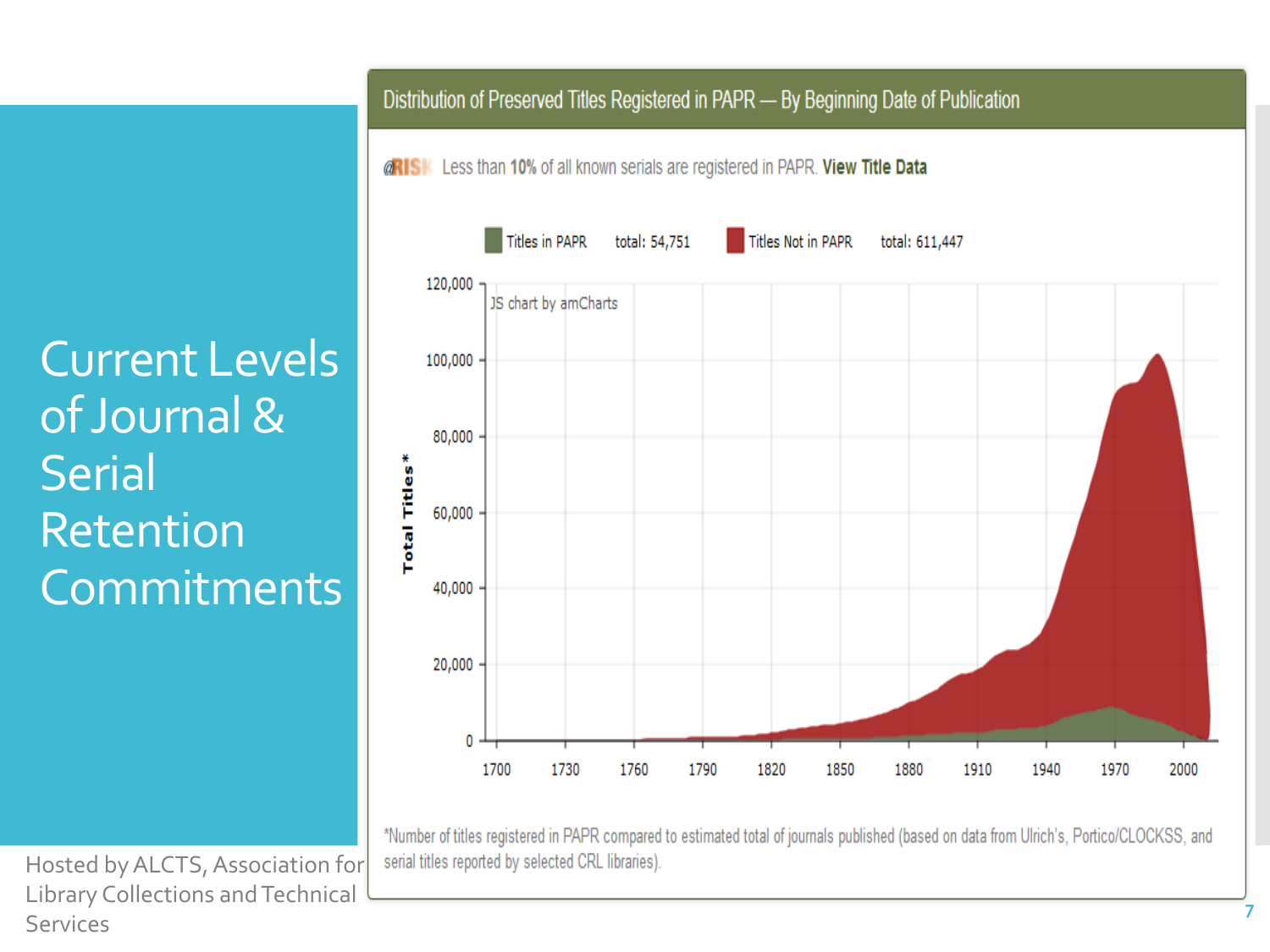What Does the Membership of Shared Print Programs Look Like?

- Part of an existing state or regional consortium - Big Ten Academic Alliance
- Build upon an existing regional affiliation, but expanded to include non-members -Western Regional Storage Trust & Eastern Academic Scholars' Trust
- Most programs only include academic institutions, exception Maine Shared Collections
- · Range in membership sizes from 3 (Tri-University Group) to 74 (WEST)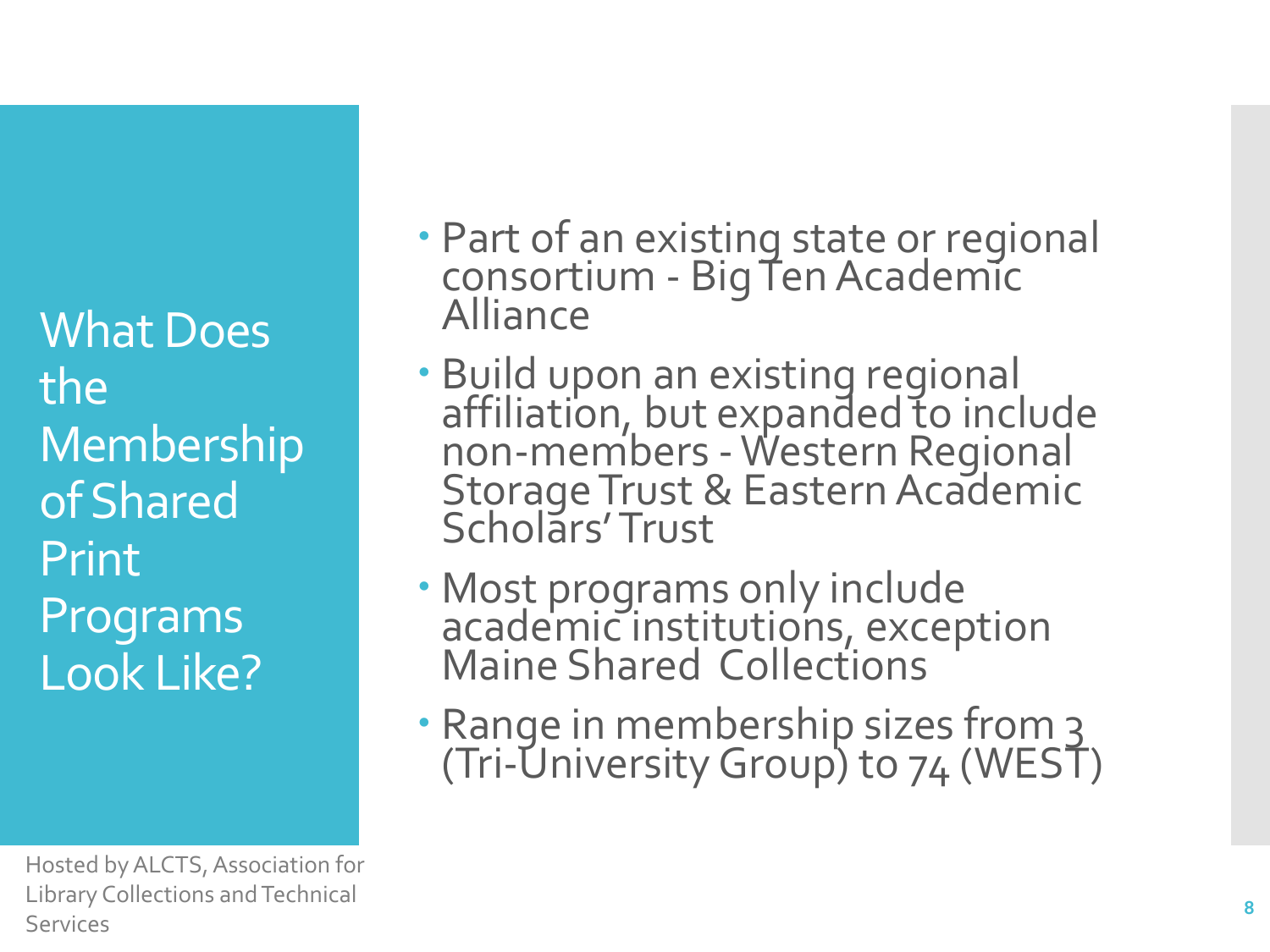How Are Shared Print Programs Managed?

- Administrative host program management, member support & fiscal agent
- Grant support WEST & EAST (Mellon & Davis) and IMLS for **MSCC**
- Member financial support both direct and in-kind
- Project staffing levels vary depending on fiscal support
- Member participation on various program committees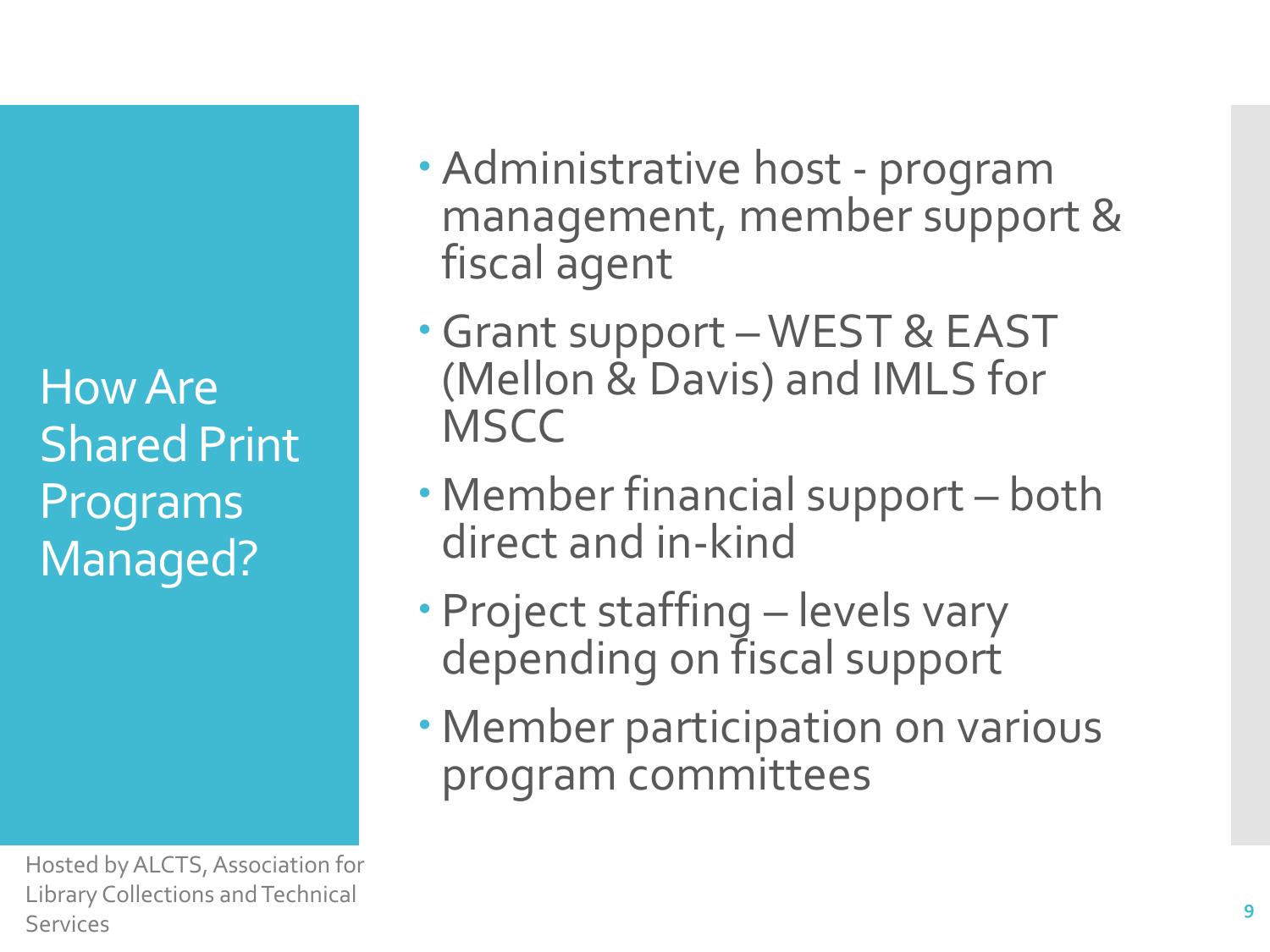How Are Shared Print Programs Managed?

- Memorandum of Understanding acts as the member agreement
- Again, importance of **TRUST** & agreeing to a set a shared understanding of how materials are retained & accessible to members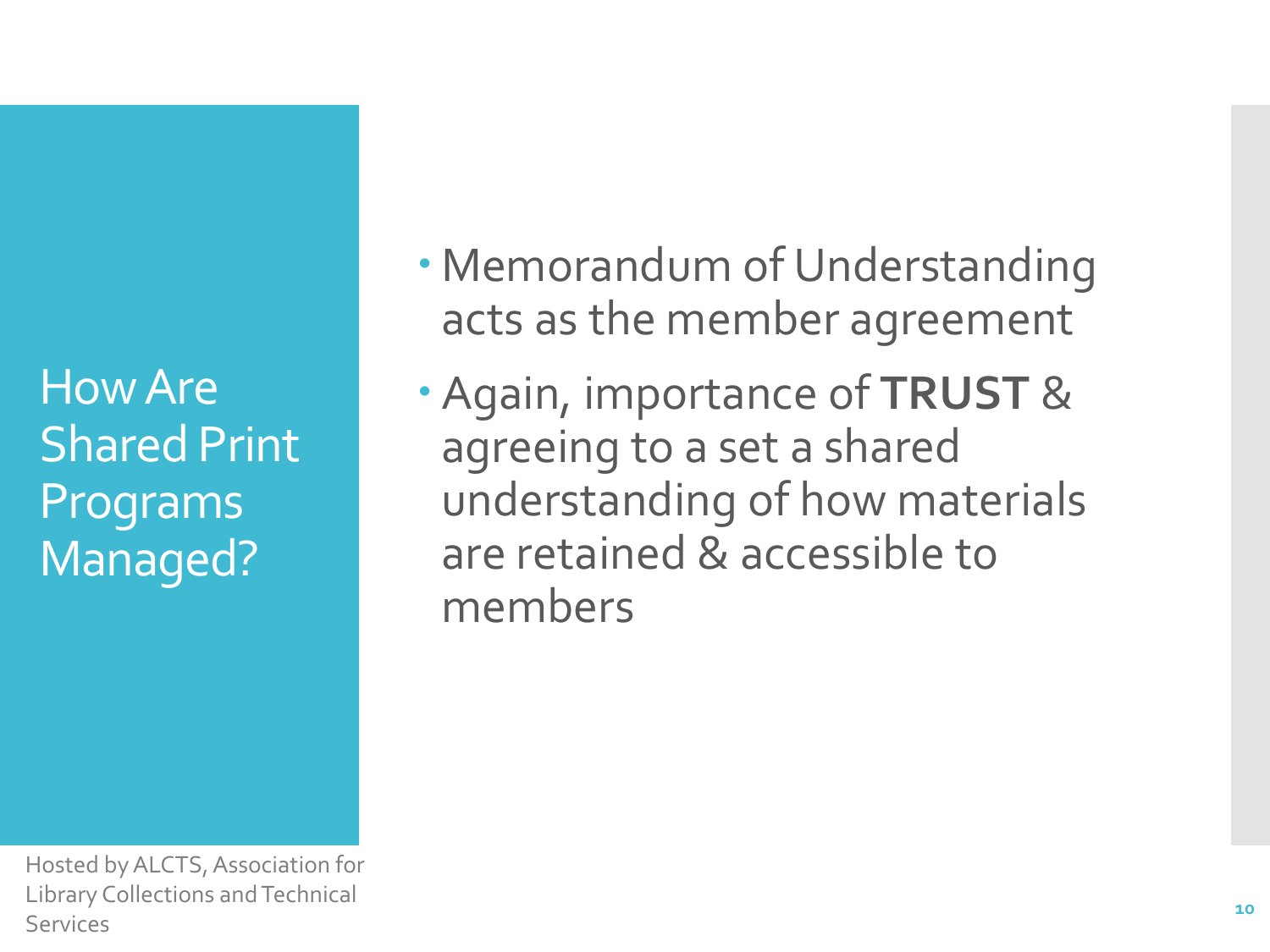How To Get Member Buy-In & Approval?

- Member representation and communication channels
- Typically an executive committee consisting of library directors who represent the various member types
- Member committees provide opportunities for shaping the direction of the program
- Regularly consult all members on some decisions via opinion polls and also update webinars & member meetings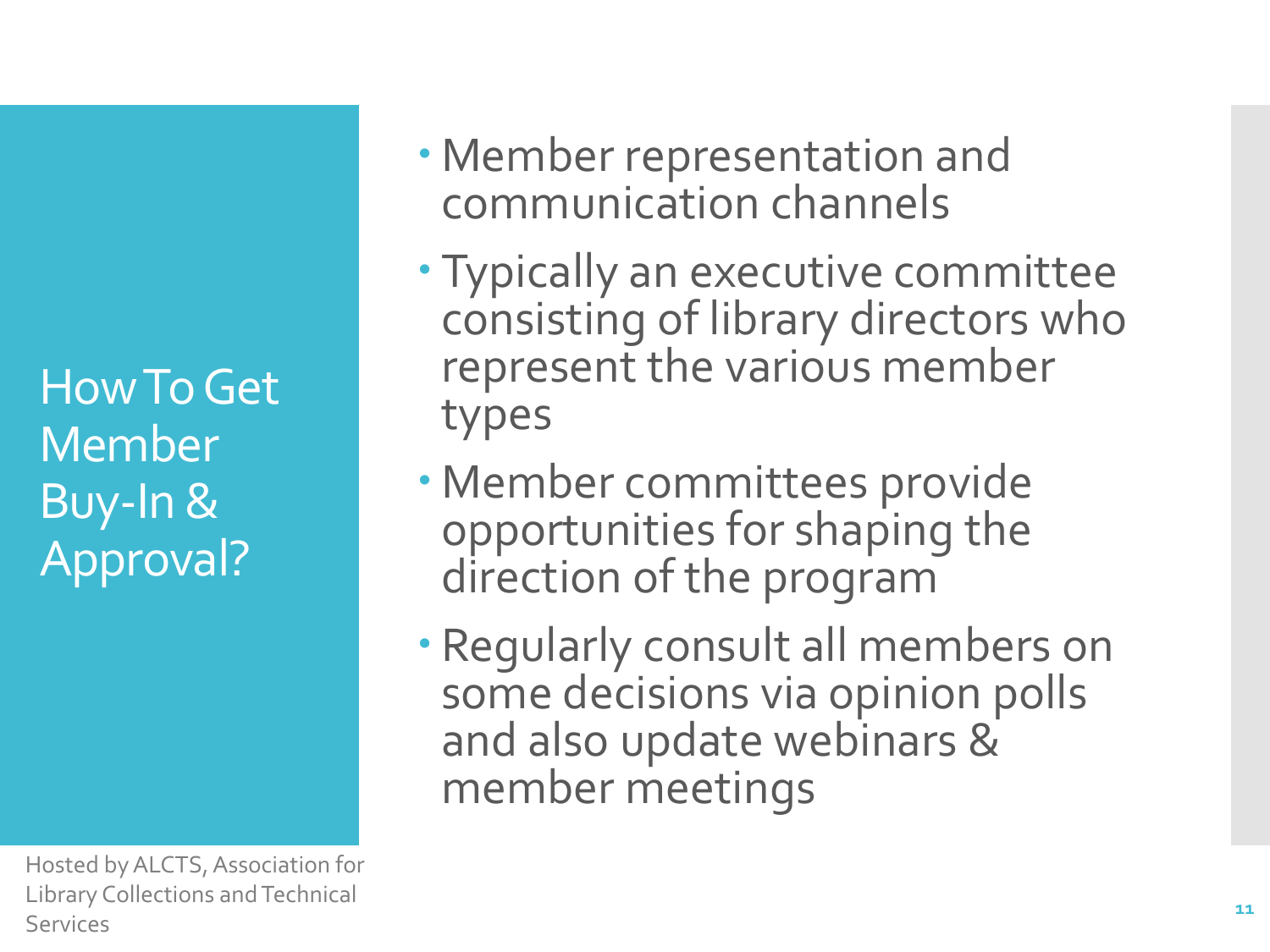Building **Quantitative Trust** 

Hosted by ALCTS, Association for Library Collections and Technical Services

- Verify the likelihood that retained titles are available & usable by scholars & researchers
- Full validation of monograph commitments - CI-CCI
- Sampling validation EAST

EAST used validation results to top up initial retentions & keep more copies of older material in subsequent analysis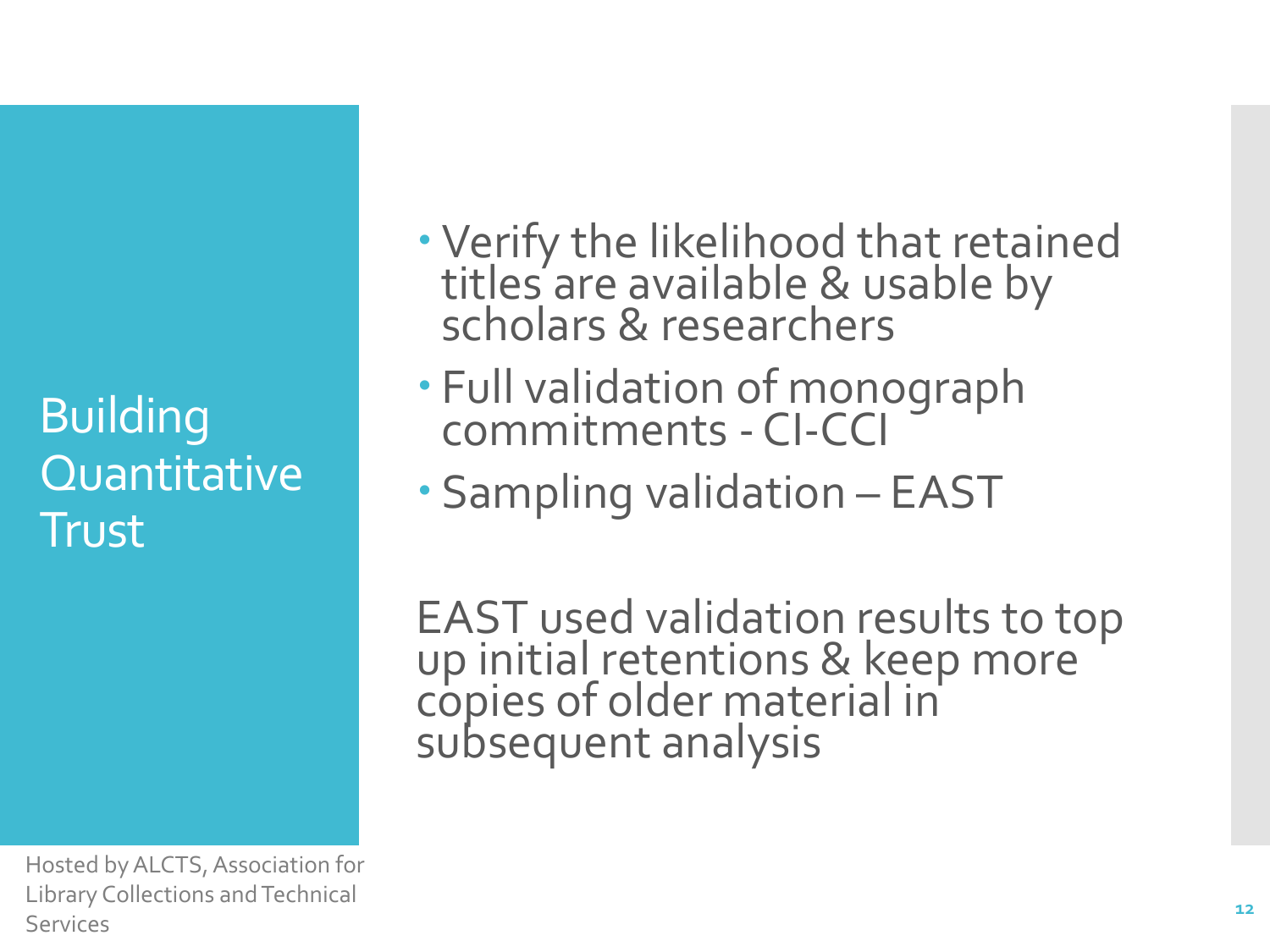**Deciding** Priorities for Shared Print Programs

Retention or withdrawals

- Material types
- Specific subjects
- Collection analysis or selfnominations
- Differing circulating patterns
- Funding levels
- Grant priorities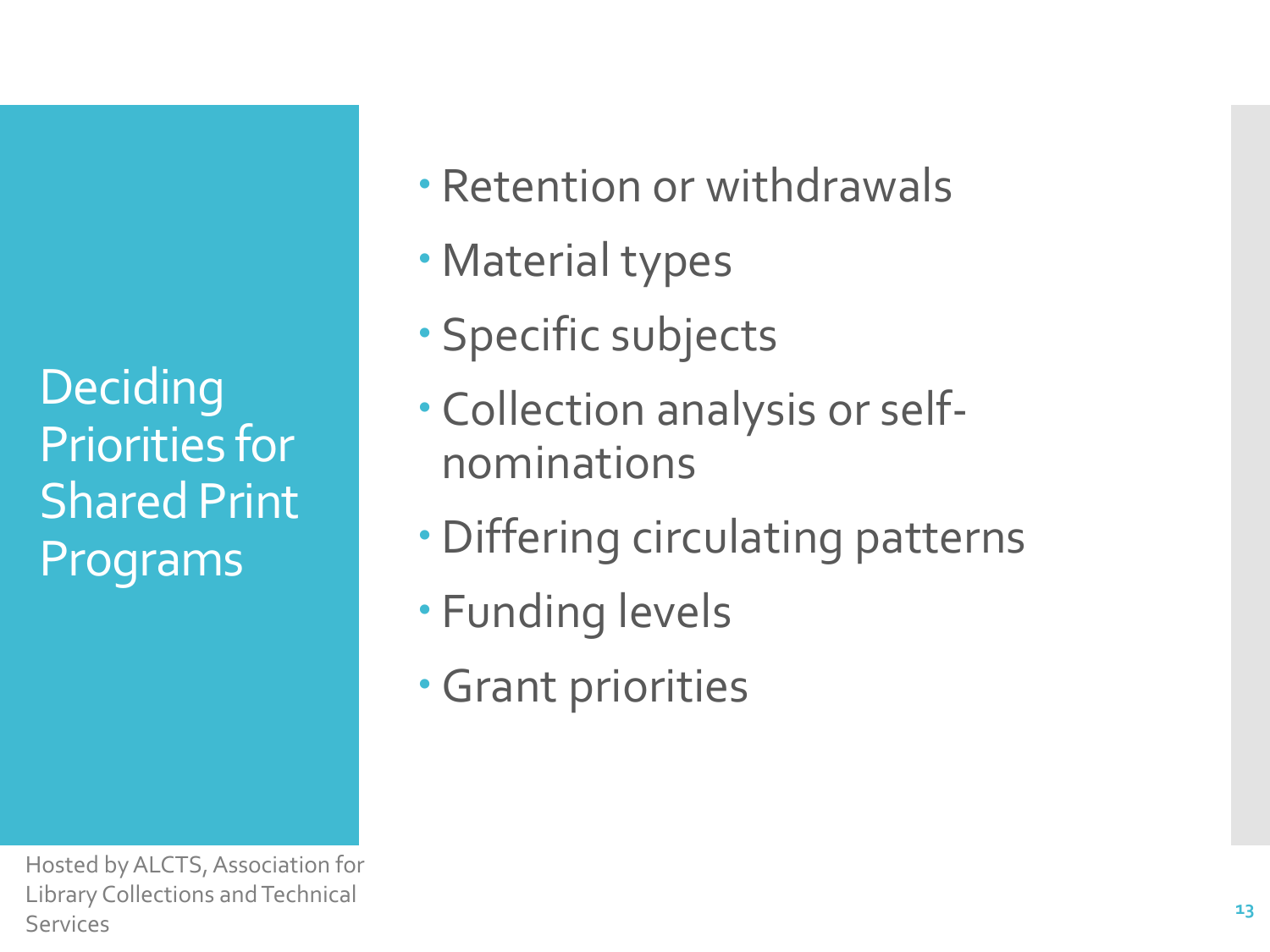**Material Types** 

- Print journals & serials -WEST
- Print monographs only Michigan Shared Print Initiative
- Media -Virtual Library of Virginia's Last Copy Video Project
- Government documents Preserving America's Legal Materials in Print, Florida Academic Repository & Law Library Microform Consortium
- Maps -ALA Map & Geospatial Information Round Table (MAGIRT)
- Microformats Midwest group of libraries
- Phased multi-material approach COPPUL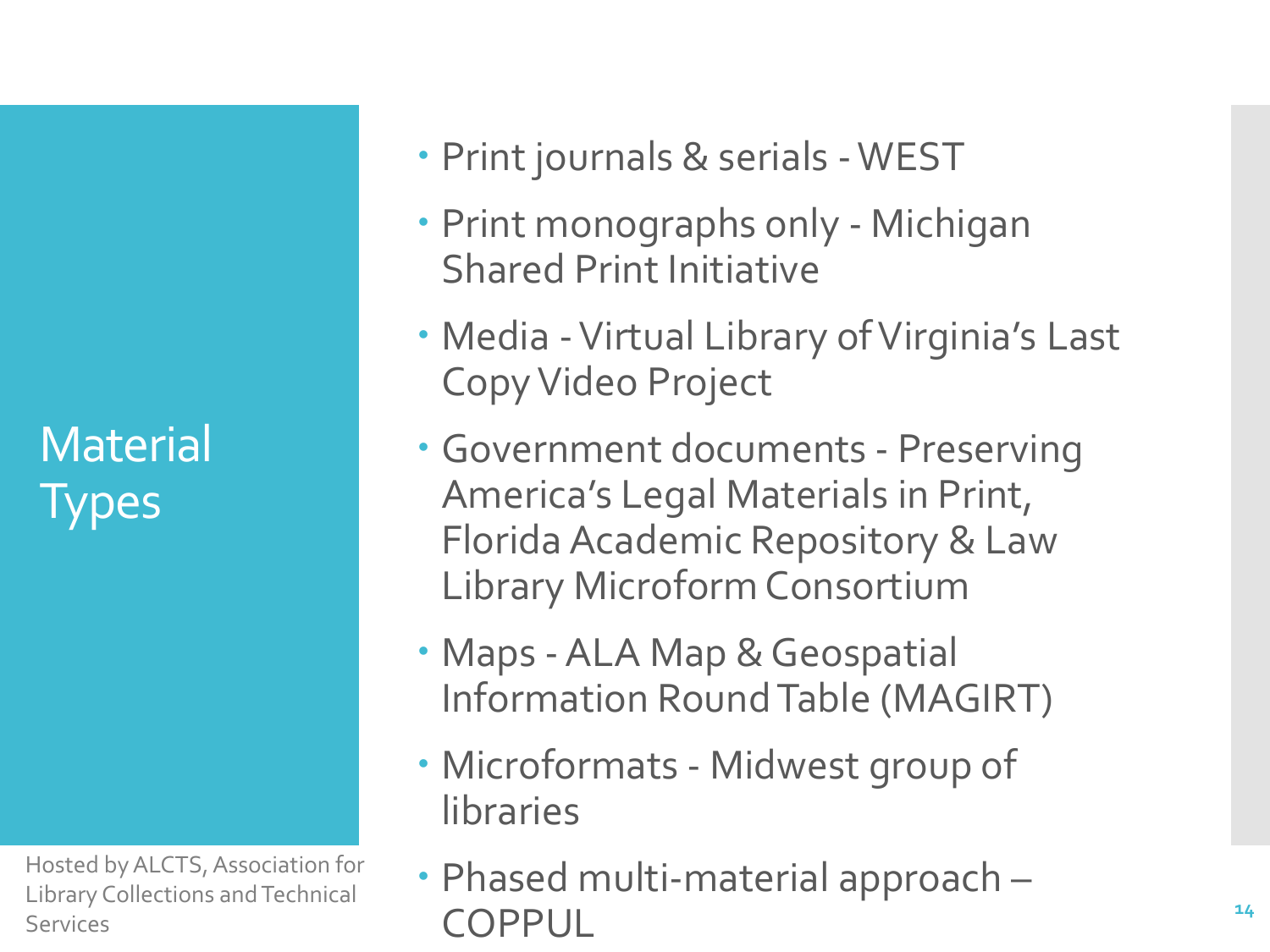How is the Retention Criteria Agreed?

Library Collections and Technical Services

Agree on collection area to be considered for retention:

- Circulating titles only
- Exclude non-scholarly material
- Risk categories
- No universal, one size fits all retention model
- Establish a safety net of copies to keep within the group

Result is a set of retention rules that will be applied to the collective Hosted by ALCTS, Association for **collection**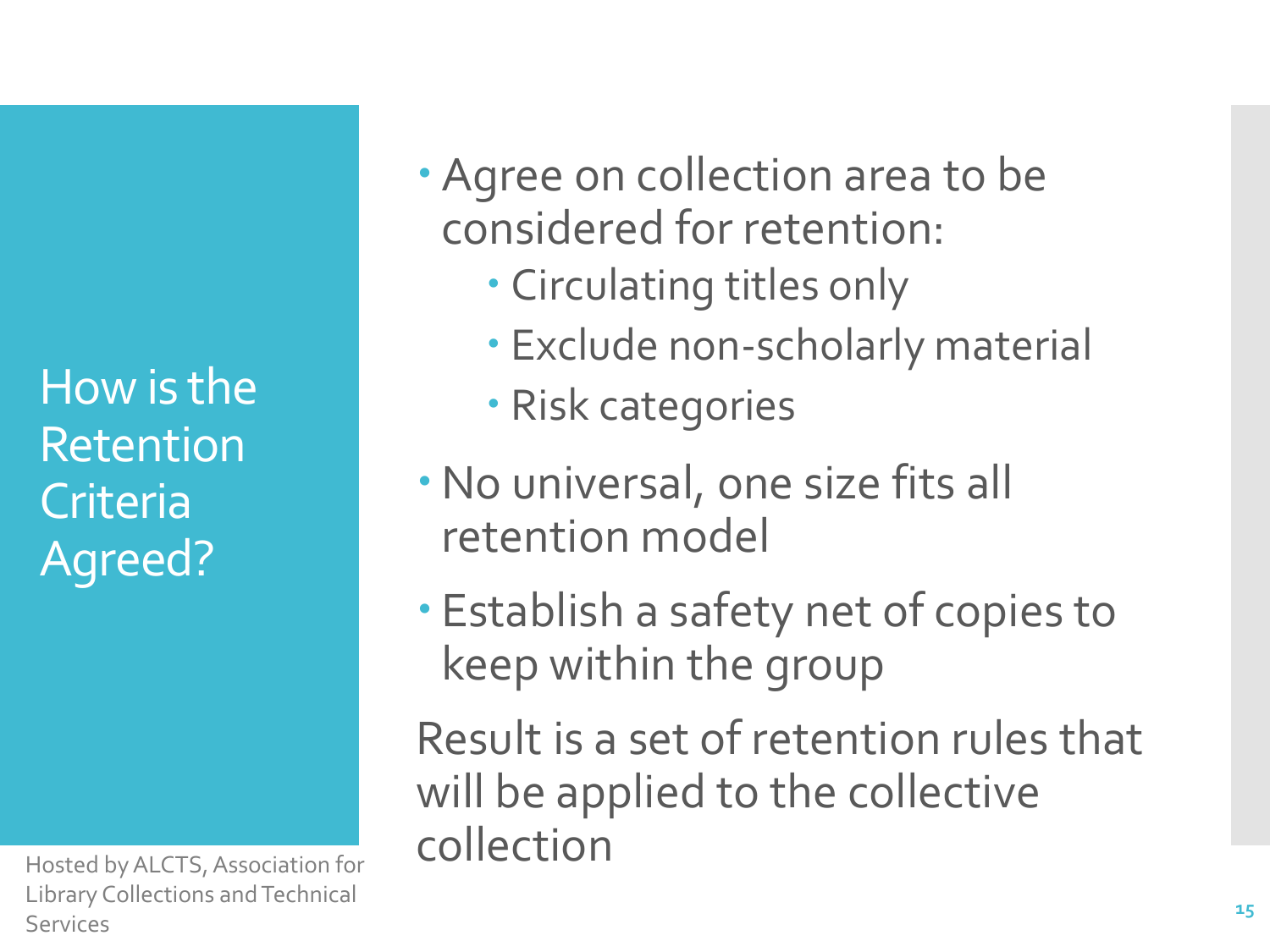How is the Retention **Criteria** Agreed?

- Analyze collective collection consider:
	- usage
	- overlap in group, regionally, and nationally
	- subjects
	- digital availability
	- commitments from other programs
- Evaluate what data is available and reliable for analysis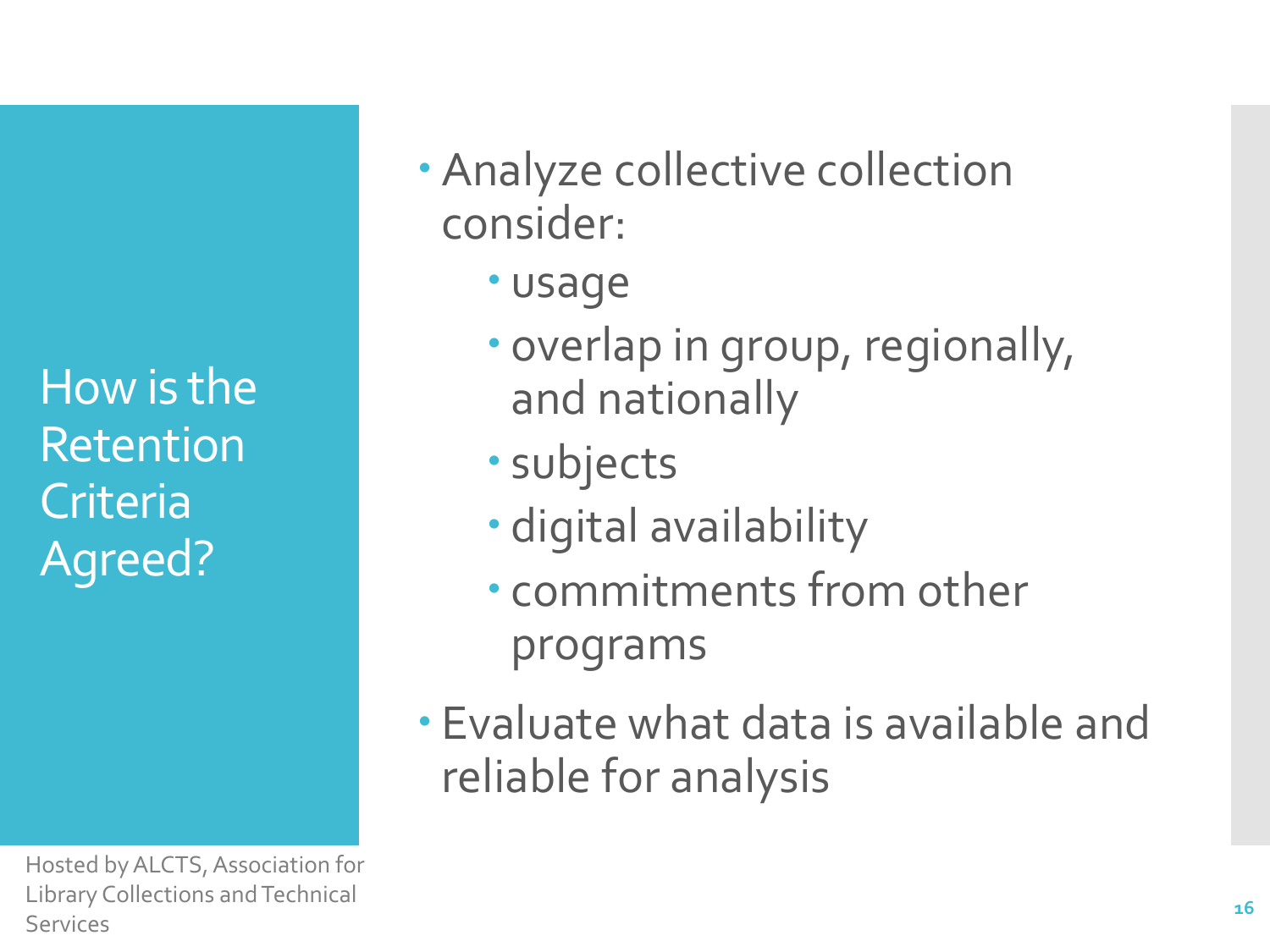**Deciding** Which Tool To Use?

- Factors to consider include: material type, cost, and program priorities
- Collection analysis options
	- OCLC Sustainable Collection Services' GreenGlass for monographs –Too many programs to list!
	- Gold Rush from the Colorado Academic Alliance for monographs & journals
	- Center for Research Libraries for serials and journals – BTAA & EAST
	- AGUA from WEST for journals & serials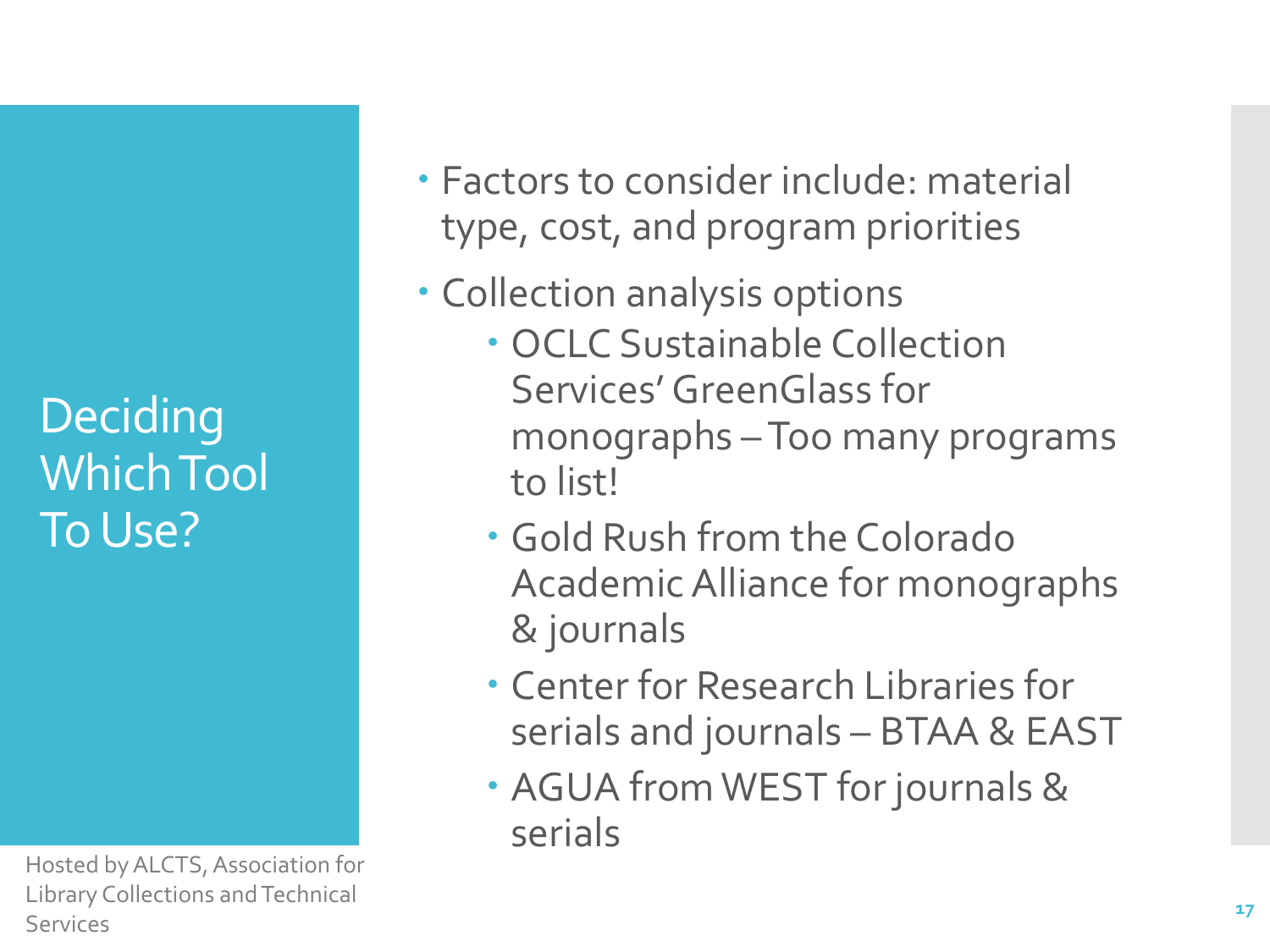Allocating Commitments Across the Group

- Most programs start off with a goal of equitable retention, but in reality not always possible
- At scale difficult to factor in local collection priorities
- Self-nominations allow for more selective retention, but can be difficult to scale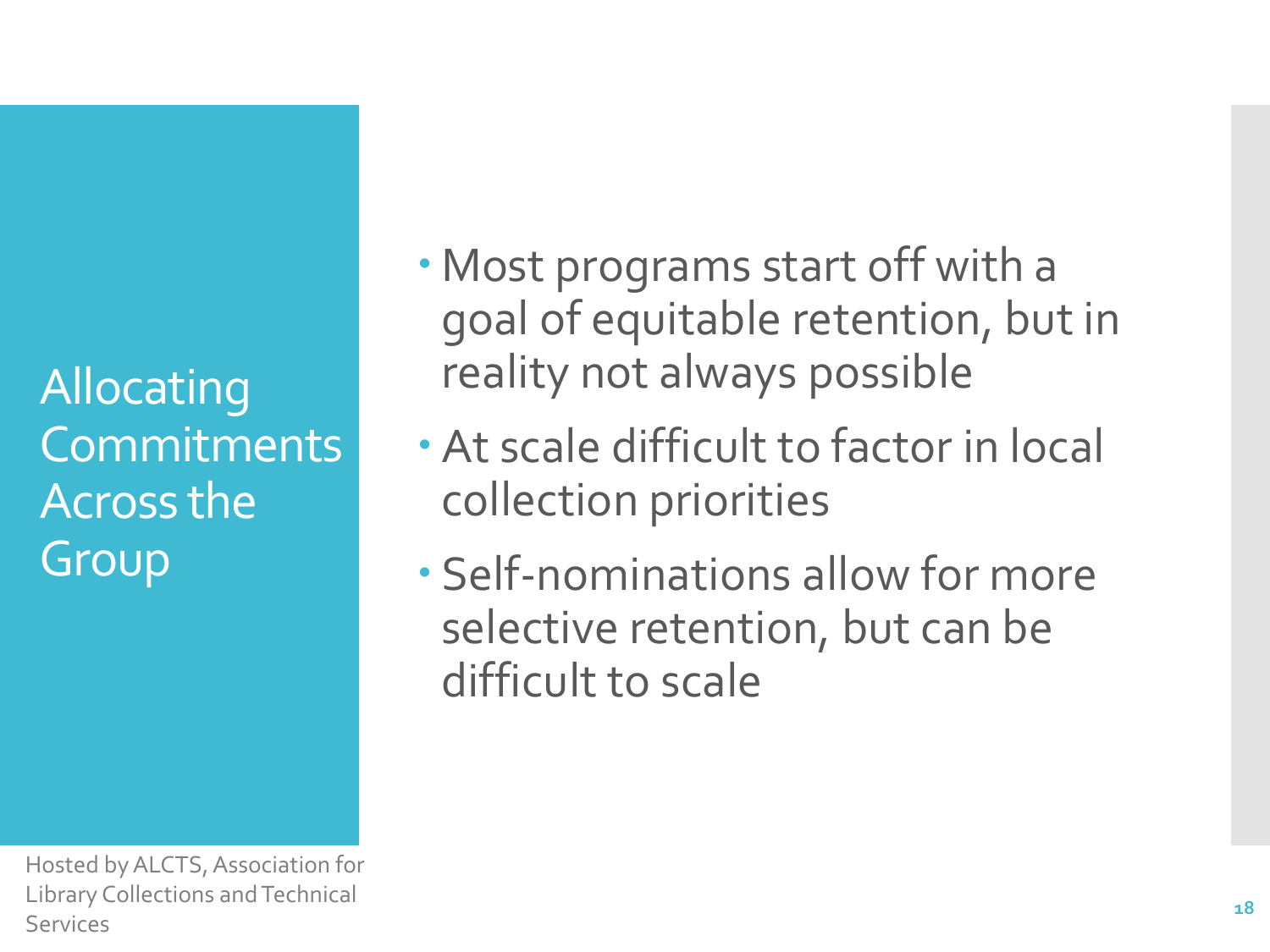**Getting** Retention & Allocation Rules Approved

- Seek feedback on retention rules & buy in from member representatives
- Final approval of retention rules from executive committee
- Libraries given the chance to review retention proposals before final sign off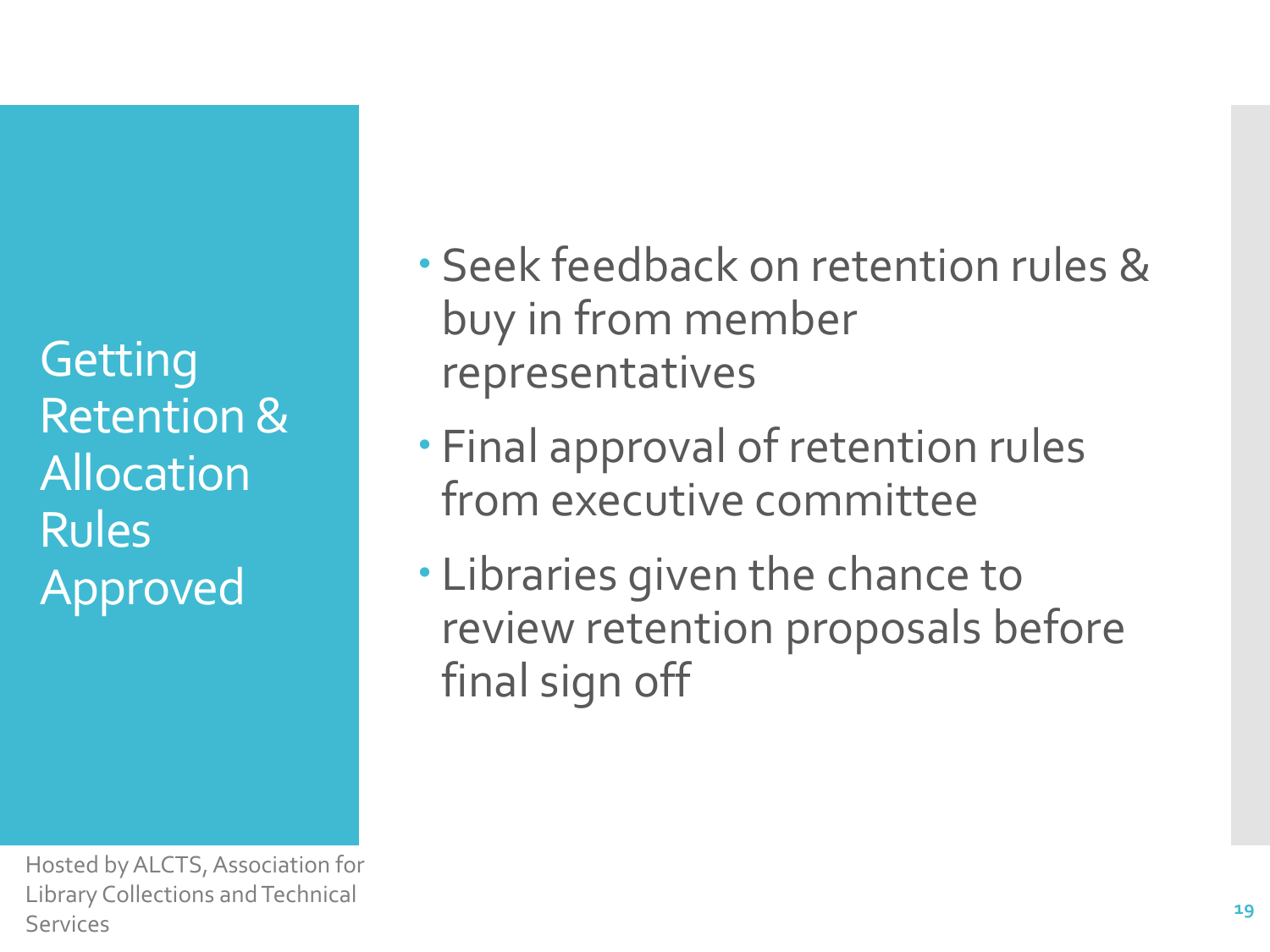Why Disclose Retention Commitments?

- Reduces risk of retained titles being withdrawn
- Facilitates future analysis of retention data, deselection at member libraries & resource sharing
- Good PR of commitment to retain scholarly material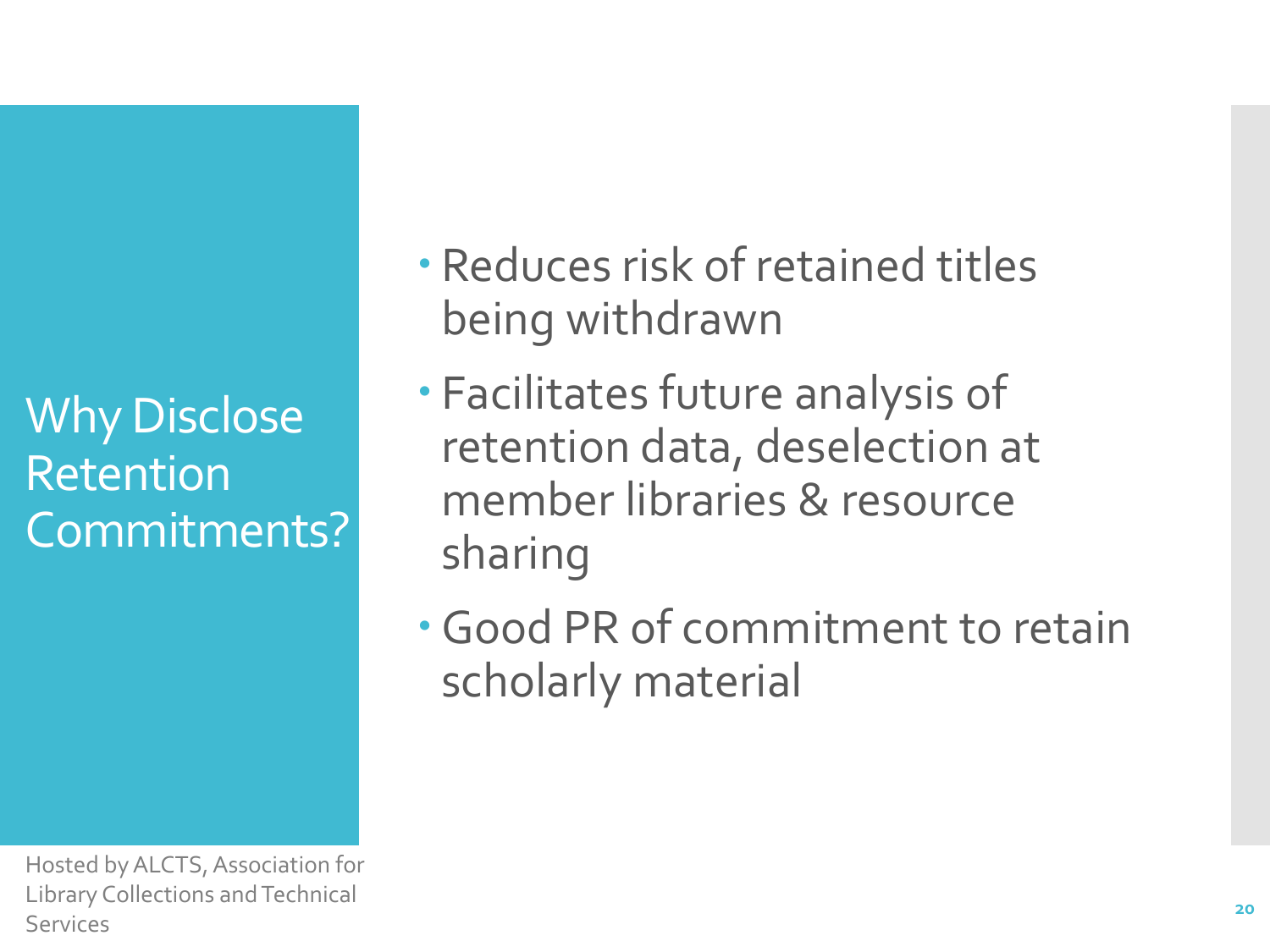Where to **Disclose** Retention Commitments?

- Local ILSs only MI-SPI
- Regional union catalogs FLARE
- Program Registries HathiTrust
- Nationally & worldwide, OCLC WorldCat & PAPR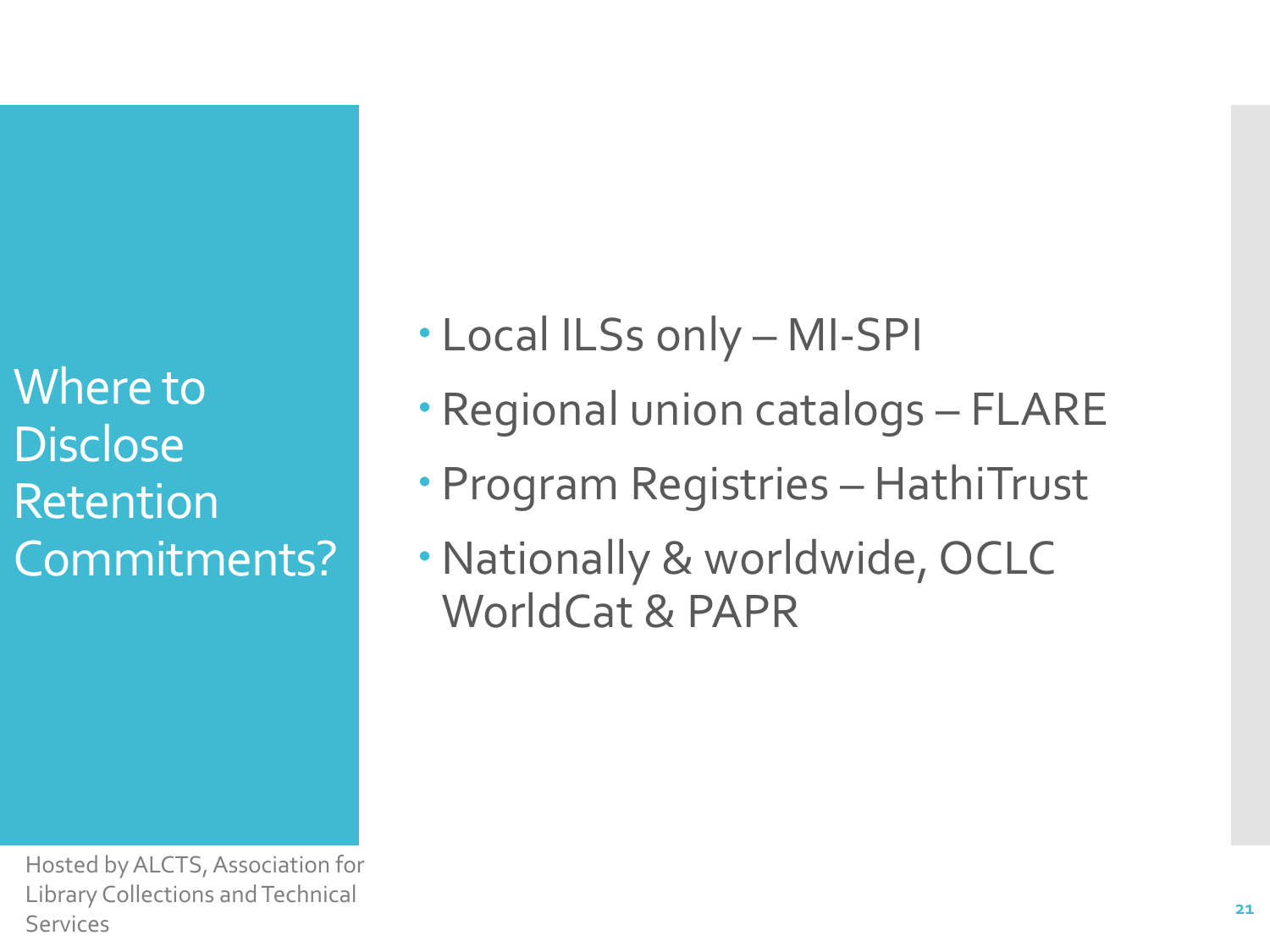Access & Retrieval

- Distributed programs are a light archive
- Commonly subject to the existing circulation and Interlibrary Loan policies of the retaining library
- No charge lending
- ILL best practices
- Shared print's effect on lending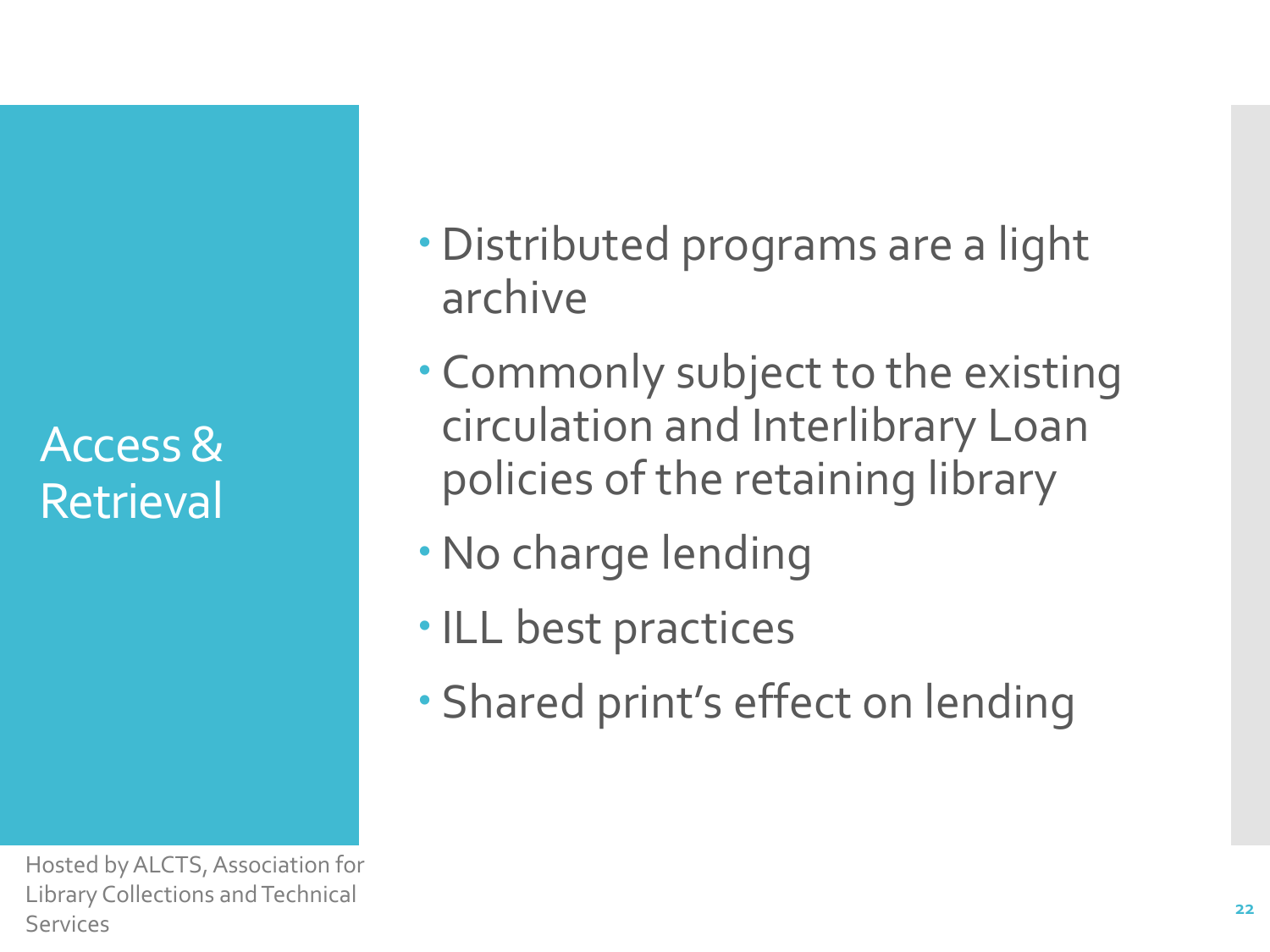How are Shared Print Agreements Maintained?

Hosted by ALCTS, Association for Library Collections and Technical Services

### Again, **TRUST**

- Process for changes to agreements
- General governance policies
- Challenge of losing program leaders
- Ongoing member communications & education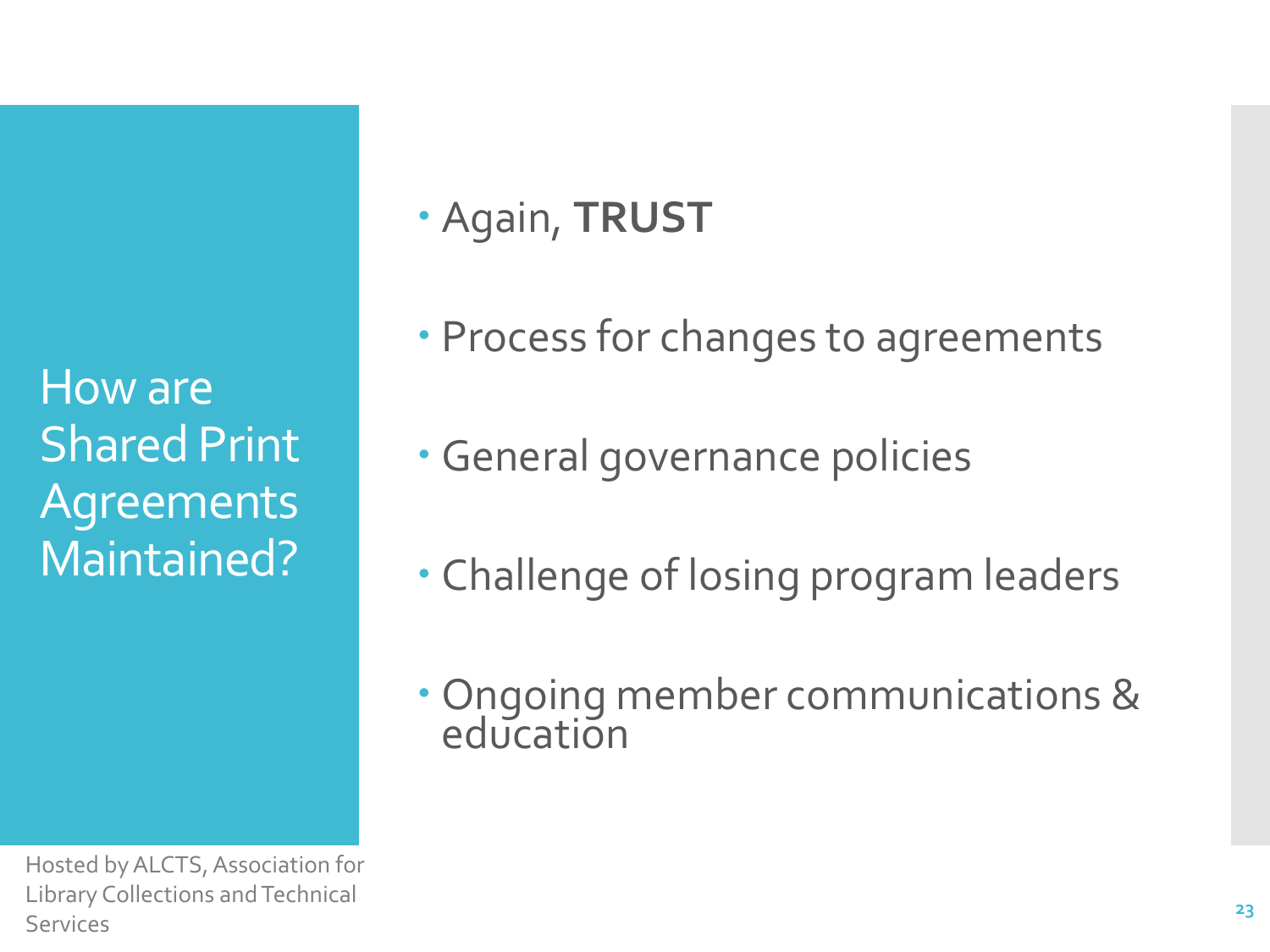How are Shared Print Agreements Maintained?

Hosted by ALCTS, Association for Library Collections and Technical Services

- Operational policies & procedures e.g. for the replacement of lost or damaged items & transferring commitments to another member
- Operational committees adjudicate on requests to make changes to local retention commitments

Also, common sense, don't need a policy for everything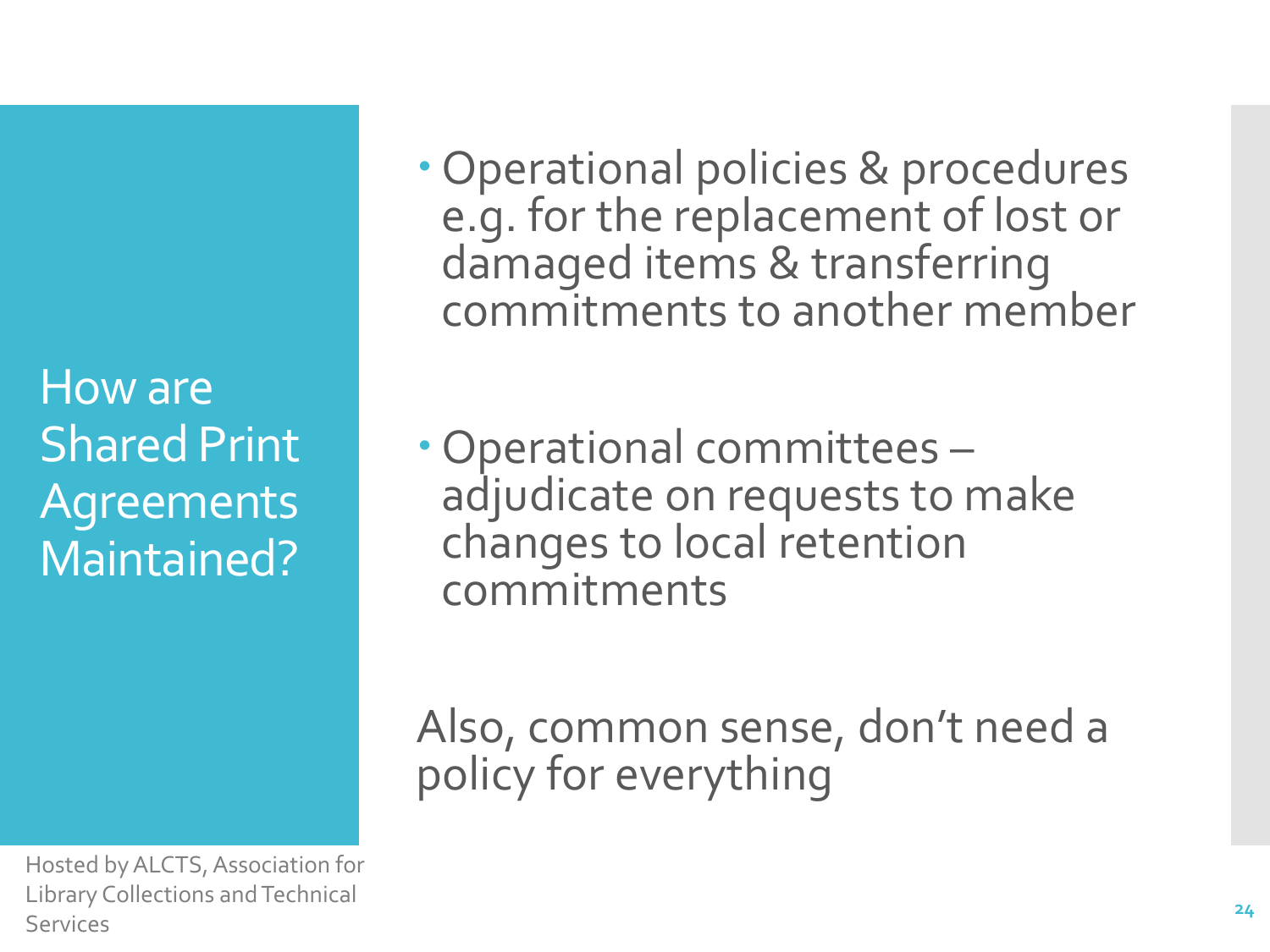Future of Shared Print

- Transition from grant funds to member supported -WEST
- More than a one time analysis **MSCC**
- Supporting ongoing staffing
- Further collaboration e.g. prospective collection development - ALI-PALNI
- Deciding whether to grow the membership base – EAST
- Delivery agreements play a part ASERL & WRLC
- Greater coordination between programs – Rosemont, CRL & EAST efforts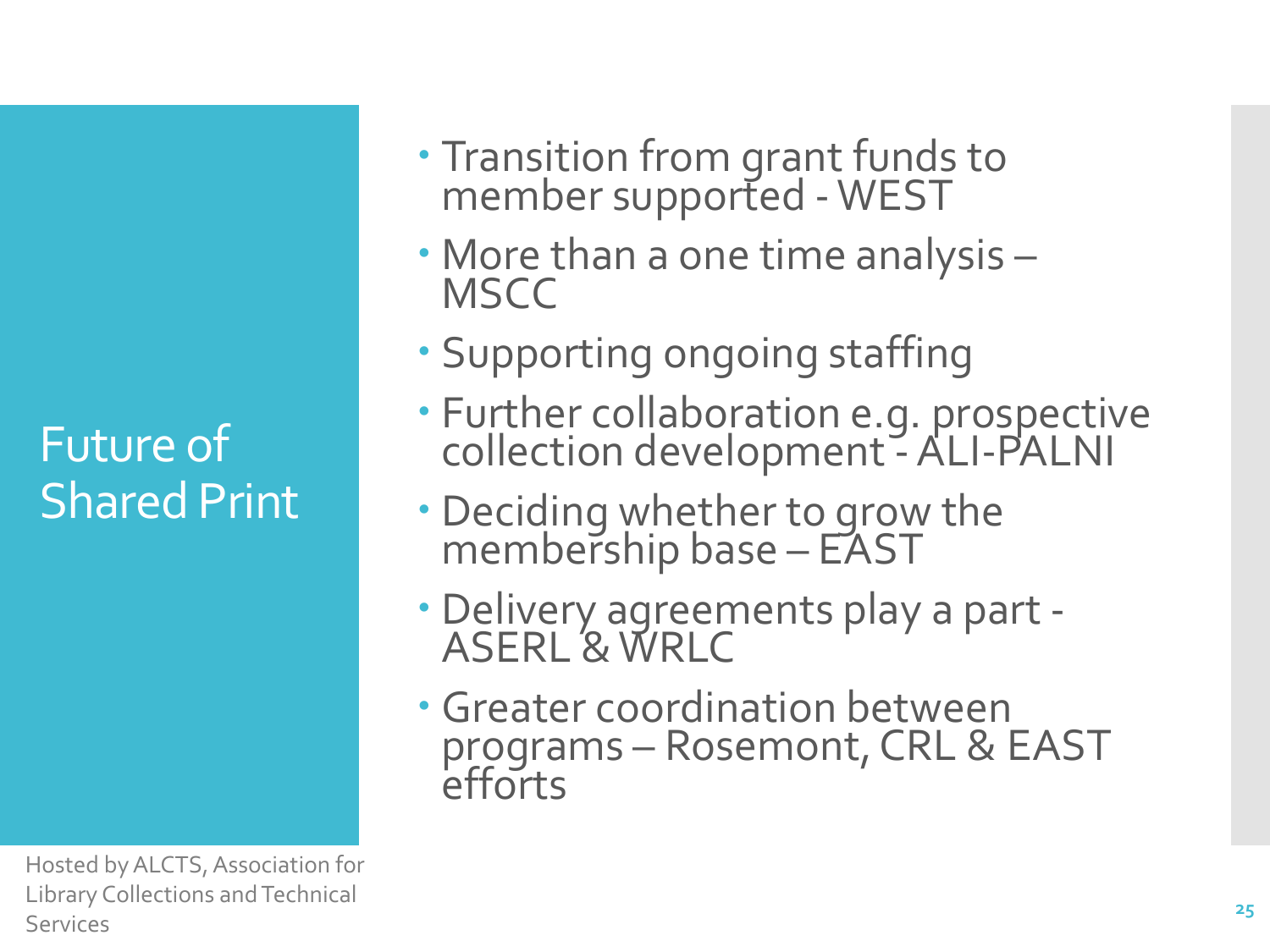### Shared Print Programs

- ALI-PALNI Academic Libraries of Indiana & Private Academic Library Network of Indiana
- ASERL Association of Southeastern Research Libraries
- Big Ten Academic Alliance
- COPPL Council of Prairie and Pacific Libraries
- CARL Colorado Alliance of Research Libraries
- ConnectNY
- Consortium •<br>CARLI Consortium of Academic and Research TUG Tri-University Group Libraries in Illinois<br>CLGCLControl low
- Creative<br>Initiative CI-CCI Central Iowa Collaborative Collections
	- CRL Center for Research Libraries
	- EAST Eastern Academic Scholars' Trust
	- FLARE Florida Academic Repository
	- HathiTrust Shared Print Program
	- Law Library Microform Consortium
	- MSCC Maine Shared Collections Cooperative
	- MI-SPI Michigan Shared Print Initiative
- Ohiol ink
- Pennsylvania Academic Library Consortium
- Preserving America's Legal Materials in Print
- Research Collections and Preservation Consortium
- Rosemont Shared Print Alliance
- SCELC Statewide California Electronic Library Consortium
- 
- Virtual Library of Virginia
- Washington Research Library Consortium
- WEST Western Regional Storage Trust
- Wisconsin-Iowa Shared Print Program